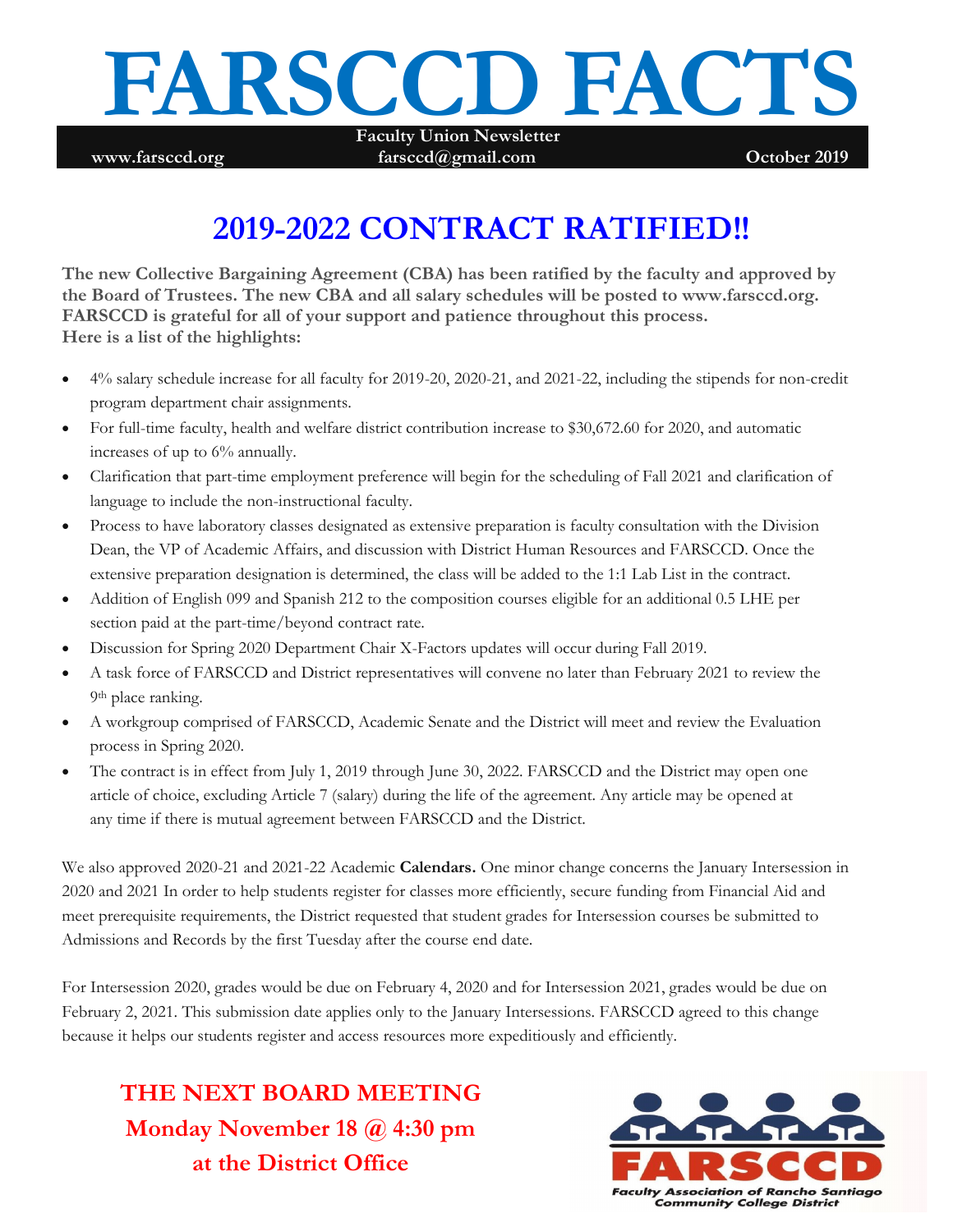### **ADVANCEMENT ON THE PAYSCALE**

**Are you looking to move over a column or more on the pay scale? Many of you are have already written and published articles and books or have taken up leadership positions that may help you. Here are the ways for you to accumulate units other than taking courses to complete units.**

#### **Article 7.1.4 Change of Classification**

*D. Non-course Professional Work and Activity Non-course professional work and activity, as defined below, may be used for advancement to Class II, III, IV, V, or VI on the current salary schedule, but may not be used for advancement to Class VII (Doctorate). Applications seeking credit for non-course professional work and activity is to be made within the time lines described in Section 7.1.4.C above. Non-course work shall apply for class advancement only and not for initial placement at time of hiring. In the areas to follow, all items are to be documented by the applicant on the District approved forms. Applications for credit are to be approved by the appropriate College President or designee. These units apply only to full-time credit or non-credit tenured faculty. A faculty member may accumulate a lifetime maximum of thirty (30) units for all research and creative activity and professional activities. Applications for approval of non-course professional activity units will be returned to the Human Resources Office, which will forward the applications to the District Review Committee. The review committee comprised of one representative from the Association, one representative from the Academic Senate, and one representative from the administration shall review all applications and determine the number of units to be awarded for each activity.* 

#### *1.* Research and Creative Activity

*a. An original article in the faculty member's present job description or field of teaching that is published in a professional journal may earn 0.5 to 1.5 units, depending upon the scope. The journal must have an editorial board that reviews and selects articles for publications. b. An original published document or major revision of an original published document (e.g., textbook, workbook, or manual) for classroom use may earn one (1) to five (5) units, depending upon scope. This option does not apply to regular classroom materials such as course syllabi, outlines, and handouts. c. A book or text in the faculty member's present field may earn one (1) to five (5) units depending upon scope. Self-published books shall not be considered except where they have been in evident use and benefit to the students in the classroom. d. An original score and/or published lyrics may earn 0.5 to three (3) units depending upon scope. Such music should be of evident use in the classroom and must be copyrighted. e. Other products of research or creative activity which show evidence of professional growth on the part of the faculty member may earn from 0.5 to three (3) units depending upon scope.* 

#### *2.* Professional Activities

*a. The presentation of a scholarly paper or other original professional material relevant to the faculty member's present field of employment at a conference, workshop, seminar or gallery showing, which shows evident research and is not merely extemporaneous in nature, may earn 0.5 to one (1) units depending upon scope.* 

*b. Holding a position of leadership on the association's Executive Board or the Academic Senate or being chair or co-chair of District councils or committees for three (3) or more consecutive years may earn one (1) to three (3) units for each year.*

### **THE FARSCCD REPRESENTATIVE COUNCIL**

We invite interested faculty to become familiar with their representatives in the **Rep Council**. The **Rep Council** is the policy and advisory branch of FARSCCD. The committee members are an elected body of CTA members who meet to discuss and propose policy changes, negotiation items and general guidance to the FARSCCD Executive Board. **The Rep Council** is a vital part of the union and is instrumental in the future of FARSCCD. For More information contact Professor Carri Patton at OEC.